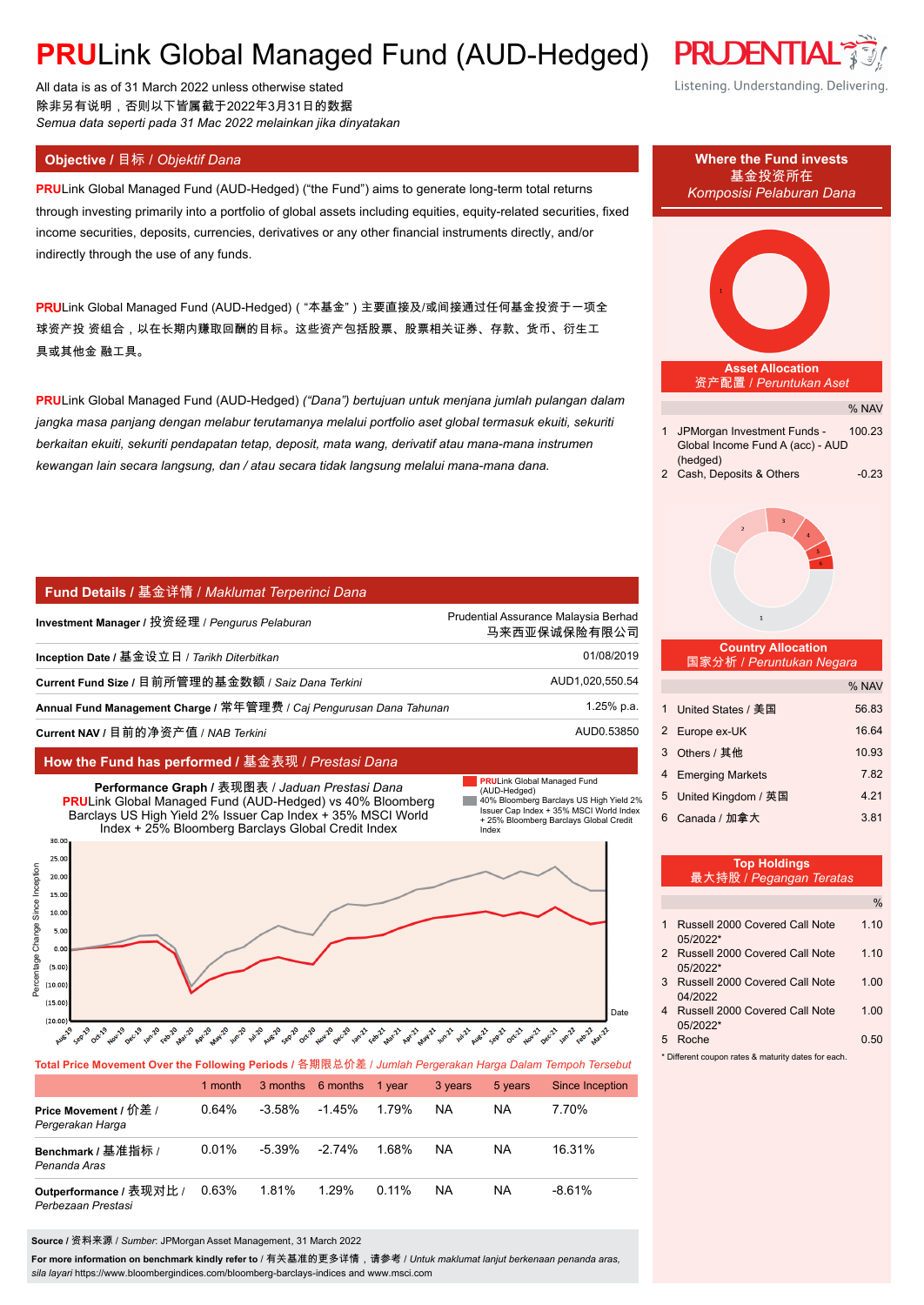# **PRULink Global Managed Fund (AUD-Hedged) PRUDENTIAL**

All data is as of 31 March 2022 unless otherwise stated 除非另有说明,否则以下皆属截于2022年3月31日的数据 *Semua data seperti pada 31 Mac 2022 melainkan jika dinyatakan*

## **Monthly Update /** 每月简报 / *Peningkatan Bulanan*

#### **Market Review /** 市场回顾 */ Tinjauan Bulanan*

After delivering negative returns for the first two months of 2022, global equities rebounded in March, with the MSCI World Index gaining 3.1% in local currency terms. Improvements during talks between Russia and Ukraine in Istanbul fed some optimism in markets, but an imminent cease-fire is still unlikely. Furthermore, the potential need for a faster pace of interest rate hikes to combat higher inflation has once again started to dominate investor sentiment.

在2022年首两个月取得负回酬的全球股市,如今在3月回弹,MSCI世界指数涨3.1%(以地方货币为单位)。俄罗斯和乌克兰在伊斯坦堡的谈判所取得的进展令 市场感到乐观,但急速停火仍未在望。此外,央行加速升息以应付通膨的需要,再次开始左右投资者的情绪。

*Setelah menyampaikan pulangan negatif untuk dua bulan pertama 2022, ekuiti global melonjak kembali pada Mac, dengan Indeks Dunia MSCI memperoleh 3.1% dalam terma mata wang tempatan. Kemajuan semasa perbincangan antara Rusia dan Ukraine di Istanbul memberi sedikit keyakinan dalam pasaran, tetapi gencatan senjata dalam masa terdekat masih belum tercapai. Tambahan pula, potensi keperluan bagi kenaikan kadar faedah yang lebih pantas untuk memerangi peningkatan inflasi mula menguasai sentimen pelabur sekali lagi.*

#### **Market Outlook /** 市场展望 */ Gambaran Bulanan*

We believe a cautious overall stance remains warranted for now given the multitude of shocks facing the global economy . Nonetheless, macro fundamentals globally remain strong, with an encouraging sign that underlying demand remains firm following temporary Covid-19 related disruptions.

### 由于全球经济目前受到大量的惊吓,我们相信整体必须保持谨慎的立场。尽管如此,全球的宏观经济基础依旧强稳,令人鼓舞的是受到新冠病毒相关的暂时性干 扰的需求仍然稳健。

*Kami percaya pendirian berwaspada keseluruhan yang adalah wajar buat masa ini memandangkan ekonomi global sedang mendepani pelbagai kejutan. Namun begitu, asas makro secara global masih mantap, dengan tanda menggalakkan bahawa permintaan asas kekal kukuh selepas mengalami gangguan sementara berkaitan Covid-19.*

#### **Fund Review & Strategy /** 基金表现评论与投资策略 */ Tinjauan dan Strategi Dana*

The Fund returned 0.64% for the month, outperforming the benchmark return of 0.01% by 0.63%. Year-to-date, the fund returned -3.58%, outperforming the benchmark return of -5.39% by 1.81%.

Within our hybrids allocations, global equity, global REITs and covered call contributed positively to performance while the performance of US government bonds , US high yield and emerging market equity detracted from performance.

The Fund strategy would adopt multi-asset approach with a focus on risk-adjusted income. Tighter monetary policy, the Russia-Ukraine conflict, and lingering inflation have combined to put the brakes on global growth. As asset markets recalibrate to the evolving economic environment, we expect continued volatility and to reduce risk levels accordingly.

本基金在检讨月份的回酬为0.64%,超越0.01%的基准回酬0.63%。年度至今,本基金的回酬为-3.58%,高于-5.39%的基准回酬1.81%。

在我们的混合配置当中,全球股市、全球不动产投资信托(REIT)和备兑认购期权对基金表现作出正面的贡献。美国政府债券、美国高回酬债券与新兴股项的表 现则拉低了相对回酬。

### 本基金采取了多元资产的投资策略,并将重点放在经风险调整的收益上。较为紧缩的货币政策、俄罗斯-乌克兰冲突,以及仍未消退的通膨,都是令全球成长受阻 的因素。在资产市场适应着不断变化的经济环境时,我们预测市况会持续波动,因此会依据情况减少投资风险。

*Dana menghasilkan pulangan 0.64% di bulan tinjauan, mengatasi pulangan penanda aras 0.01% sebanyak 0.63%. Sejak awal tahun hingga kini, Dana mengembalikan -3.58%, mengatasi pulangan penanda aras -5.39% sebanyak 1.81%.*

*Dalam lingkungan peruntukan hibrid kami, ekuiti global, REIT global dan panggilan terlindung menyumbang secara positif kepada prestasi manakala prestasi bon kerajaan AS, hasil tinggi AS dan ekuiti pasaran memuncul pula sebaliknya.*

*Strategi Dana akan menerima pakai pendekatan berbilang aset dengan penumpuan ke atas pendapatan terlaras risiko. Dasar monetari yang lebih ketat, konflik Rusia-Ukraine, dan inflasi yang berlarutan telah menyatu untuk merencatkan pertumbuhan global. Pada ketika pasaran aset beradaptasi terhadap persekitaran ekonomi yang berubah, kami menjangkakan volatiliti yang berterusan dan mengurangkan paras risiko dengan sewajarnya.*